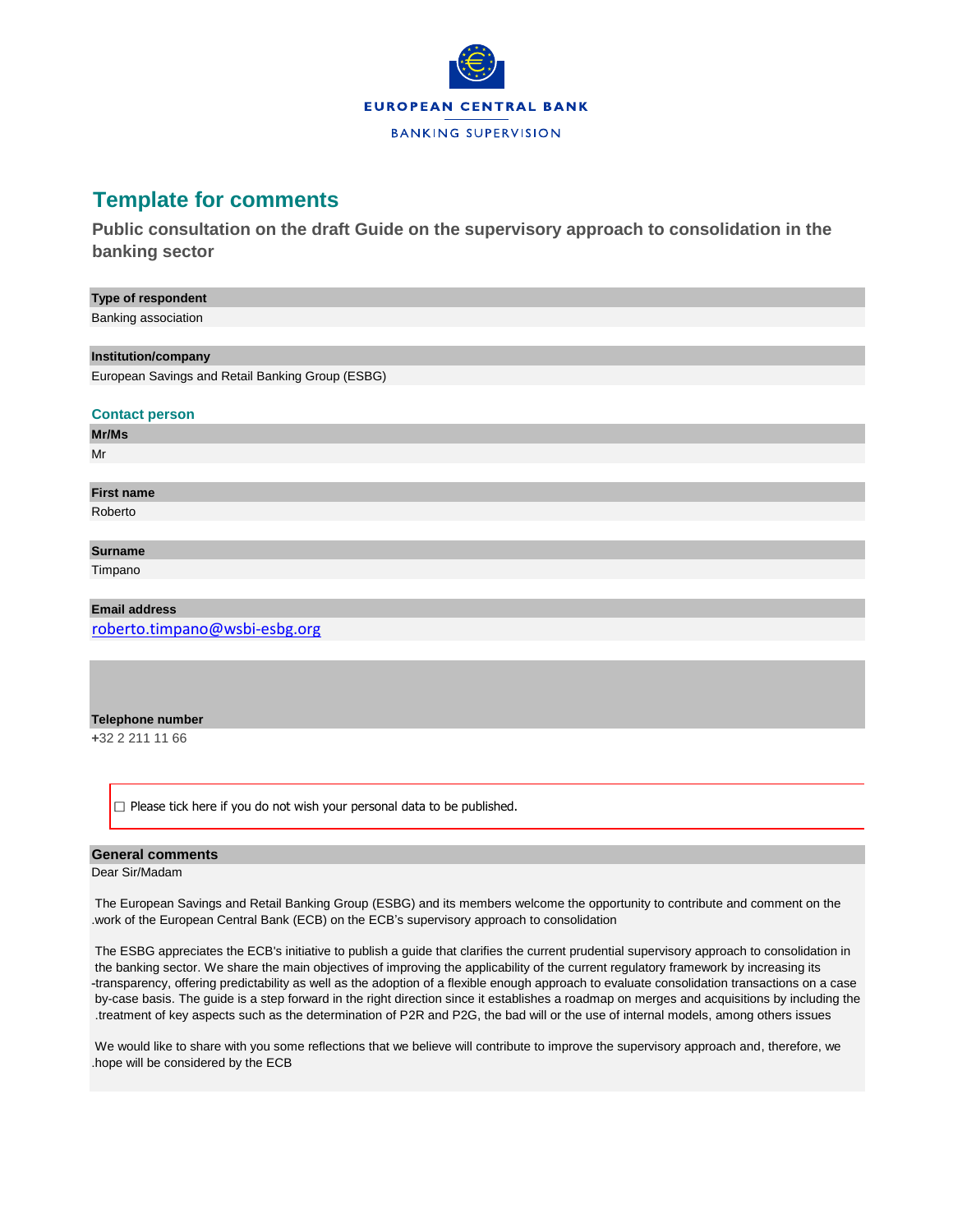| $\mathsf{Id}$ | Paragraph | Page | <b>Section</b>             | <b>Type of comment</b> | <b>Detailed comment</b>                                                                                                                                                                                                                                                                                                                                                                                                                                                                                                                                                                                                                                                                                                                                                                                                                                                                                                                                                                                                                                                                                                                                                                                                                                                   | Concise statement as to why your<br>comment should be taken on board | <b>Proposal for adjusted wording</b> | <b>Type of respondent</b>  | Institution/company                                               | <b>Name of</b><br>commenter | <b>Personal data</b> |
|---------------|-----------|------|----------------------------|------------------------|---------------------------------------------------------------------------------------------------------------------------------------------------------------------------------------------------------------------------------------------------------------------------------------------------------------------------------------------------------------------------------------------------------------------------------------------------------------------------------------------------------------------------------------------------------------------------------------------------------------------------------------------------------------------------------------------------------------------------------------------------------------------------------------------------------------------------------------------------------------------------------------------------------------------------------------------------------------------------------------------------------------------------------------------------------------------------------------------------------------------------------------------------------------------------------------------------------------------------------------------------------------------------|----------------------------------------------------------------------|--------------------------------------|----------------------------|-------------------------------------------------------------------|-----------------------------|----------------------|
|               | -8        | -3   | 1.2.1. Early communication | Clarification          | It is understood that the ECB is keen to be involved in a banking<br>consolidation transaction asap and before the public information<br>of market participants occurs. In that respect, we would like to<br>mention that parties of a consolidation transaction will have to be   It reflects the practical implementation<br>compliant with all obligations related to Confidentiality<br>Agreements, which might limit the freedom to disclose even the<br>sheer existence of the specific consolidation opportunity<br>(however, this can be addressed in the NDA/CA).                                                                                                                                                                                                                                                                                                                                                                                                                                                                                                                                                                                                                                                                                                | of such projects.                                                    |                                      | <b>Banking association</b> | <b>European Savings and Retail</b><br><b>Banking Group (ESBG)</b> | Timpano,<br>Roberto         | Publish              |
|               | -9        | 3    | 1.2.1. Early communication | Clarification          | It should be taken into account that in an early stage of the<br>process and with respect to the mostly tight time schedules,<br>business plans and integration plans are usually drawn up based<br>on a set of assumptions with a significant degree of uncertainty,<br>which during due diligence can be narrowed down but not<br>eliminated. Therefore, the earlier the ECB is involved the less<br>detailed and reliable the provided information might be. Even at<br>signing of a transaction document such business and integration<br>plans may still be, to a certain extent, abstract and high level and It reflects the practical implementation<br>mainly reflecting the one-sided management view of the of such projects.<br>purchasing party. These plans will however be refined further in a<br>later stage in parallel to the regulatory application procedure and<br>finalized once the interaction and information flow between the<br>two entities is not restricted anymore. Especially the IT-<br>integration, which requires interaction between both sides and<br>with external providers regarding the planning of necessary<br>changes and develoonly (i.e. not pdf)nd, therefore, we hope will<br>be considered by the ECB.ns and milestones. |                                                                      |                                      | <b>Banking association</b> | European Savings and Retail<br><b>Banking Group (ESBG)</b>        | Timpano,<br>Roberto         | Publish              |
|               |           |      | Introduction               | Clarification          | We would like to stress that in a microeconomic dimension all<br>these activities pertain to the core functions of the banks'<br>corporate bodies and are to be fulfilled in addition to the business-<br>as-usual activities and other business initiatives and projects. A<br>timely execution - including the time period between signing and<br>closing – is a key success factor for a transaction and it reduces<br>operational risk. Execution risks are inherent to integration<br>projects and in case they materialize, the steering and the<br>management of such risks and of the related mitigation<br>measures is a key task of the project management and the<br>Corporate bodies of the bank(s). We expect that "close<br>supervision by ECB in the implementation phase" does not result<br>in unreasonably excessive, additional work-load and/or unplanned<br>regulatory reviews, which could endanger successful and in-time<br>implementation.                                                                                                                                                                                                                                                                                                       | reflects the practical implementation<br>of such projects.           |                                      | <b>Banking association</b> | European Savings and Retail<br><b>Banking Group (ESBG)</b>        | Timpano,<br>Roberto         | Publish              |

- Fill in the 5 green columns only: "Paragraph", "Type of comment", "Detailed comment", "Concise statement as to why your comment should be taken on board", "Proposal for adjusted wording"; - Respect drop-down menus. Do not alter the drop-down menus.

- Each comment shall deal with a single issue only; you can enter two comments for the same paragraph if you see several issues in the same paragraph; you can enter the same comment several times if it applies to several p - Indicate whether your comment is a proposed amendment, clarification, deletion or addition to the guide;

**Deadline: 1 October 2020**

# **Template for comments**

Please enter all your feedback filling in the table below as following :

- Other columns, blue columns, are filled in automatically; do not alter them;

- Propose an alternative wording when appropriate.

**Please do not make any changes to the structure of the template. Any feedback provided in a modified template will not be processed. To ease the feedback process, please ensure you provide your feedback in an xls format only (i.e. not pdf)**

**Public consultation on the draft Guide on the supervisory approach to consolidation in the banking sector**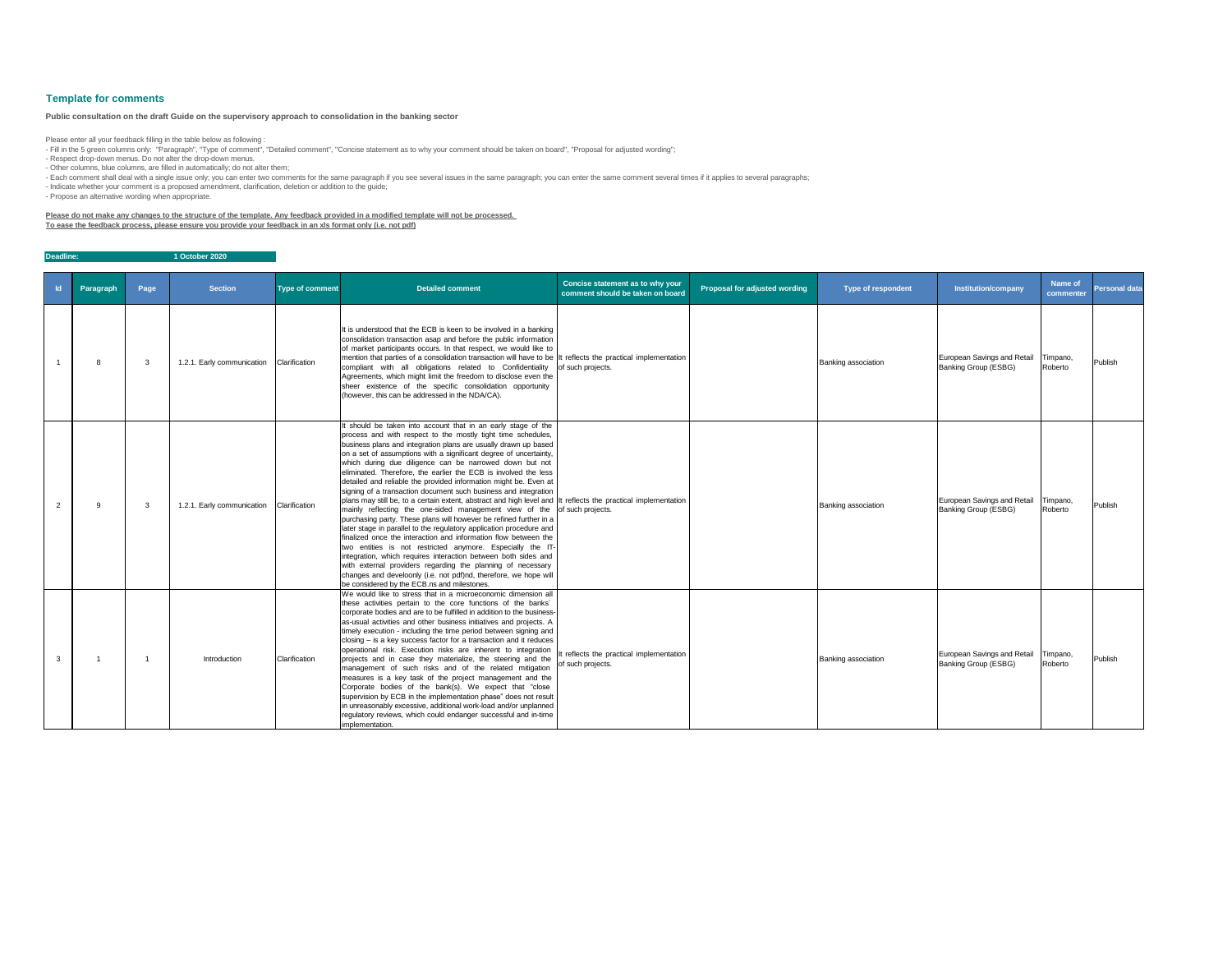| 13  |    | 1.2.3. Implementation phase Clarification |               | We would like to stress that in a microeconomic dimension all<br>these activities pertain to the core functions of the banks'<br>corporate bodies and are to be fulfilled in addition to the business-<br>as-usual activities and other business initiatives and projects. A<br>timely execution - including the time period between signing and<br>closing – is a key success factor for a transaction and it reduces<br>operational risk. Execution risks are inherent to integration<br>projects and in case they materialize, the steering and the<br>management of such risks and of the related mitigation<br>measures is a key task of the project management and the<br>Corporate bodies of the bank(s). We expect that "close<br>supervision by ECB in the implementation phase" does not result<br>in unreasonably excessive, additional work-load and/or unplanned                                                                                                                                                                                                                                                            | t reflects the practical implementation<br>of such projects.                                  | <b>Banking association</b> | <b>European Savings and Retail</b><br><b>Banking Group (ESBG)</b> | Timpano,<br>Roberto | Publish |
|-----|----|-------------------------------------------|---------------|------------------------------------------------------------------------------------------------------------------------------------------------------------------------------------------------------------------------------------------------------------------------------------------------------------------------------------------------------------------------------------------------------------------------------------------------------------------------------------------------------------------------------------------------------------------------------------------------------------------------------------------------------------------------------------------------------------------------------------------------------------------------------------------------------------------------------------------------------------------------------------------------------------------------------------------------------------------------------------------------------------------------------------------------------------------------------------------------------------------------------------------|-----------------------------------------------------------------------------------------------|----------------------------|-------------------------------------------------------------------|---------------------|---------|
| 30  | -9 | 3.3. Badwill                              | Clarification | regulatory reviews, which could endanger successful and in-time<br>implementation.<br>We appreciate that the ECB encourages banks to benefit from<br>the generation of badwill in the framework of consolidation<br>transactions, while we do not expect the implementation of any<br>additional regulatory requirements or limitations beyond the<br>requirement of appropriate accounting treatment of badwill,<br>according to the applicable accounting principles. It might be a<br>rather questionable method to increase provisions without<br>material indication. Should the accounting treatment of risk<br>provisions and charges for integration costs really be different<br>from a so called "goodwill-generating" or "at book value"<br>transaction?. Besides, it should be noted that badwill itself does<br>not generate an additional capacity to increase provisions or<br>cover restructuring costs. This capacity depends in practice on<br>excess capital/solvency. The ECB should be aware of this<br>because some M&A may generate badwill but no excess capital<br>and thus no capacity to increase provisions. | t refers to the accounting standards<br>reflects the<br>practical<br>and<br>mplementation.    | <b>Banking association</b> | European Savings and Retail<br>Banking Group (ESBG)               | Timpano,<br>Roberto | Publish |
| -31 | -9 | 3.3. Badwill                              | Clarification | We appreciate that the ECB encourages banks to benefit from<br>the generation of badwill in the framework of consolidation<br>transactions, while we do not expect the implementation of any<br>additional regulatory requirements or limitations beyond the<br>requirement of appropriate accounting treatment of badwill,<br>according to the applicable accounting principles. It might be a<br>rather questionable method to increase provisions without<br>material indication. Should the accounting treatment of risk<br>provisions and charges for integration costs really be different<br>from a so called "goodwill-generating" or "at book value"<br>transaction?. Besides, it should be noted that badwill itself does<br>not generate an additional capacity to increase provisions or<br>cover restructuring costs. This capacity depends in practice on<br>excess capital/solvency. The ECB should be aware of this<br>because some M&A may generate badwill but no excess capital<br>and thus no capacity to increase provisions.                                                                                       | t refers to the accounting standards<br>the<br>practical<br>reflects<br>and<br>mplementation. | <b>Banking association</b> | European Savings and Retail<br><b>Banking Group (ESBG)</b>        | Timpano,<br>Roberto | Publish |
| 32  | -9 | 3.3. Badwill                              | Clarification | We appreciate that the ECB encourages banks to benefit from<br>the generation of badwill in the framework of consolidation<br>transactions, while we do not expect the implementation of any<br>additional regulatory requirements or limitations beyond the<br>requirement of appropriate accounting treatment of badwill<br>according to the applicable accounting principles. It might be a<br>rather questionable method to increase provisions without<br>material indication. Should the accounting treatment of risk<br>provisions and charges for integration costs really be different<br>from a so called "goodwill-generating" or "at book value"<br>transaction?. Besides, it should be noted that badwill itself does<br>not generate an additional capacity to increase provisions or<br>cover restructuring costs. This capacity depends in practice on<br>excess capital/solvency. The ECB should be aware of this<br>because some M&A may generate badwill but no excess capital<br>and thus no capacity to increase provisions.                                                                                        | refers to the accounting standards<br>reflects the<br>practical<br>hne<br>nplementation.      | <b>Banking association</b> | <b>European Savings and Retail</b><br><b>Banking Group (ESBG)</b> | Timpano,<br>Roberto | Publish |
| 31  | -9 | 3.3. Badwill                              | Clarification | We appreciate that the ECB encourages banks to benefit from<br>the generation of badwill in the framework of consolidation<br>transactions, while we do not expect the implementation of any<br>additional regulatory requirements or limitations beyond the<br>requirement of appropriate accounting treatment of badwill, It refers to the accounting standards<br>according to the applicable accounting principles. It might be a $ $ and reflects the<br>rather questionable method to increase provisions without implementation.<br>material indication. Should the accounting treatment of risk<br>provisions and charges for integration costs really be different<br>from a so called "goodwill-generating" or "at book value"<br>transaction?                                                                                                                                                                                                                                                                                                                                                                                 | practical                                                                                     | <b>Banking association</b> | European Savings and Retail<br><b>Banking Group (ESBG)</b>        | Timpano,<br>Roberto | Publish |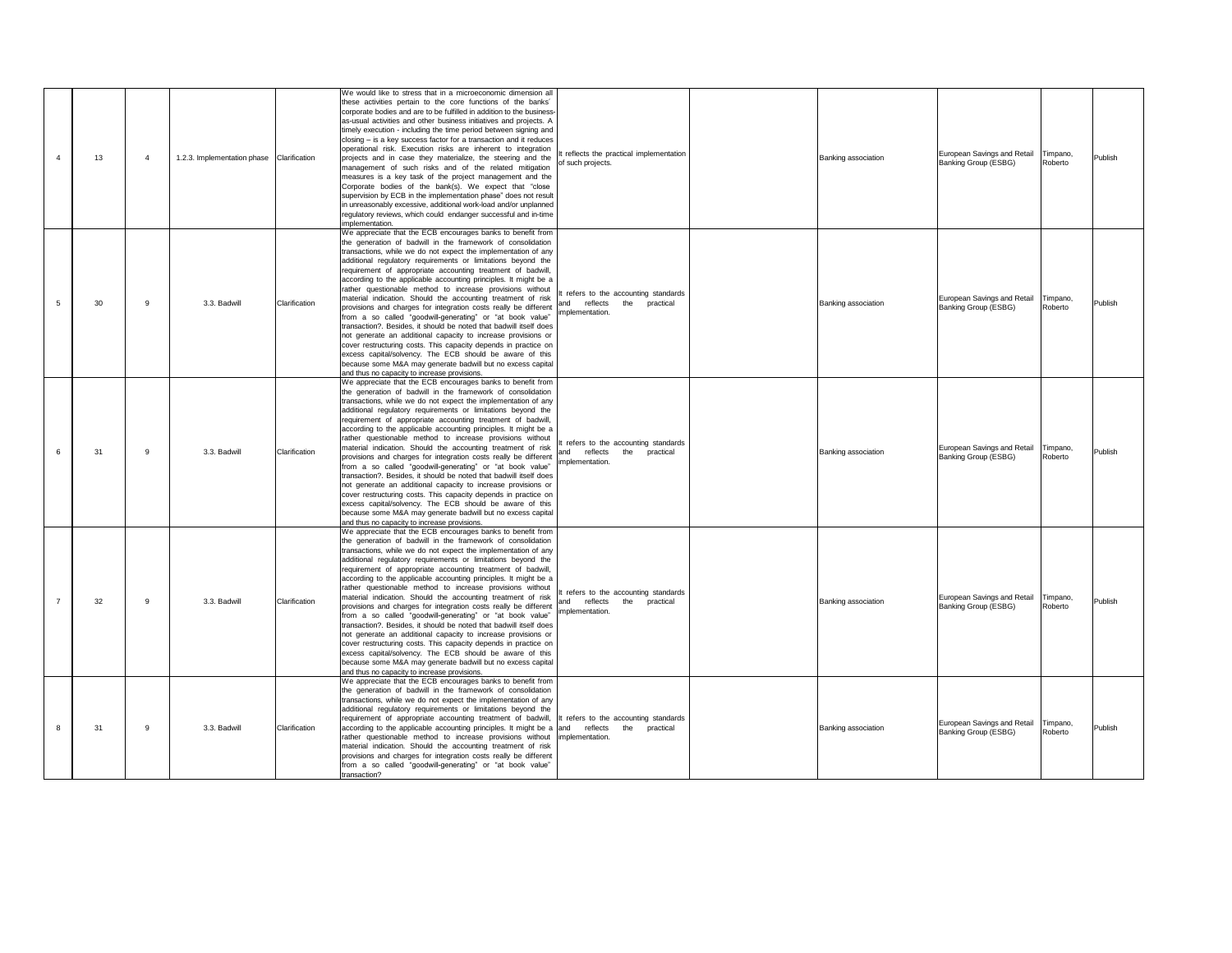|                 | 32  |    | 3.3. Badwill         | Clarification | We appreciate that the ECB encourages banks to benefit from<br>the generation of badwill in the framework of consolidation<br>transactions, while we do not expect the implementation of any<br>additional regulatory requirements or limitations beyond the<br>requirement of appropriate accounting treatment of badwill, It refers to the accounting standards<br>according to the applicable accounting principles. It might be a and<br>reflects<br>the practical<br>rather questionable method to increase provisions without implementation.<br>material indication. Should the accounting treatment of risk<br>provisions and charges for integration costs really be different<br>from a so called "goodwill-generating" or "at book value"<br>transaction?                                                                                                                                                                                                                                                                                                                                                                                                                         | <b>Banking association</b> | European Savings and Retail<br><b>Banking Group (ESBG)</b>        | Timpano,<br>Roberto | Publish |
|-----------------|-----|----|----------------------|---------------|----------------------------------------------------------------------------------------------------------------------------------------------------------------------------------------------------------------------------------------------------------------------------------------------------------------------------------------------------------------------------------------------------------------------------------------------------------------------------------------------------------------------------------------------------------------------------------------------------------------------------------------------------------------------------------------------------------------------------------------------------------------------------------------------------------------------------------------------------------------------------------------------------------------------------------------------------------------------------------------------------------------------------------------------------------------------------------------------------------------------------------------------------------------------------------------------|----------------------------|-------------------------------------------------------------------|---------------------|---------|
| 10              | 32  | -9 | 3.3. Badwill         | Clarification | The decision to distribute dividends is usually the result of<br>available resources (profit, capital), the management's mid-term<br>capital plan taking into account the expectations of the owners<br>and rather not related to the question regarding a specific origin It refers to the existing (legal)<br>of the profit. Furthermore, there should not be any further<br>requiations with respect to the<br>restrictions for the payments of dividends besides the already distribution of dividends and reflects the<br>practical implementation.<br>existing (legal) regulations.                                                                                                                                                                                                                                                                                                                                                                                                                                                                                                                                                                                                    | <b>Banking association</b> | <b>European Savings and Retail</b><br>Banking Group (ESBG)        | Timpano,<br>Roberto | Publish |
| 11              | 33  | q  | 3.3. Badwill         | Clarification | We appreciate that the ECB encourages banks to benefit from<br>the generation of badwill in the framework of consolidation<br>transactions, while we do not expect the implementation of any<br>additional regulatory requirements or limitations beyond the<br>requirement of appropriate accounting treatment of badwill,<br>t refers to the accounting standards<br>according to the applicable accounting principles. It might be a and<br>reflects the practical<br>rather questionable method to increase provisions without implementation.<br>material indication. Should the accounting treatment of risk<br>provisions and charges for integration costs really be different<br>from a so called "goodwill-generating" or "at book value"<br>transaction?                                                                                                                                                                                                                                                                                                                                                                                                                          | <b>Banking association</b> | <b>European Savings and Retail</b><br><b>Banking Group (ESBG)</b> | Timpano,<br>Roberto | Publish |
| 12 <sup>2</sup> | 35  | 10 | 3.4. Internal models | Clarification | Among the questions stated in paragraph 35, the situation in<br>which an existing legal entity (the acquiring part) might decide to<br>use the models of the acquired entity is not considered, and it<br>should be. That is, in this Guide, all IRB models, from previously More guidance for the approach of<br>existing entities on a merger or from both the acquirer or acquired consolidating existing internal models is<br>entity in an acquisition, have to be equal in terms of the needed.<br>requirements in order to be used in the new or acquiring entity.<br>The non-existence of differences due to the origin of the models<br>should be clearly stated.                                                                                                                                                                                                                                                                                                                                                                                                                                                                                                                   | <b>Banking association</b> | European Savings and Retail<br><b>Banking Group (ESBG)</b>        | Timpano,<br>Roberto | Publish |
| 13              | -35 | 10 | 3.4. Internal models | Clarification | It is important to have more clarity on<br>Shall we understand that for newly authorised legal entities, in the expectations for the approach of<br>case of a business combination, the expectation is that a consolidating the internal models in<br>completely new IRB implementation plan is needed, requiring order to avoid full-fledged roll-out plans<br>new applications for the internal models for credit risk? This that may take years to implement for<br>would take many years and be unnecessarily burdensome when entities that may already have years of<br>both entities have prior IRB experience (i.e. approved IRB   model use experience. The aim shall<br>models). In case of existing legal entities it is mentioned that they be, especially when the acquirer has<br>"may not have the approval to use their internal models for newly experience with model use, to minimize<br>acquired exposures." Paragraph 34 mentions that "approvals are the need for new applications for<br>not transferable to another legal entity". The two paragraphs approval of the models at the time or<br>for a period after the business<br>seem to be at odds.<br>combination. | <b>Banking association</b> | European Savings and Retail<br><b>Banking Group (ESBG)</b>        | Timpano,<br>Roberto | Publish |